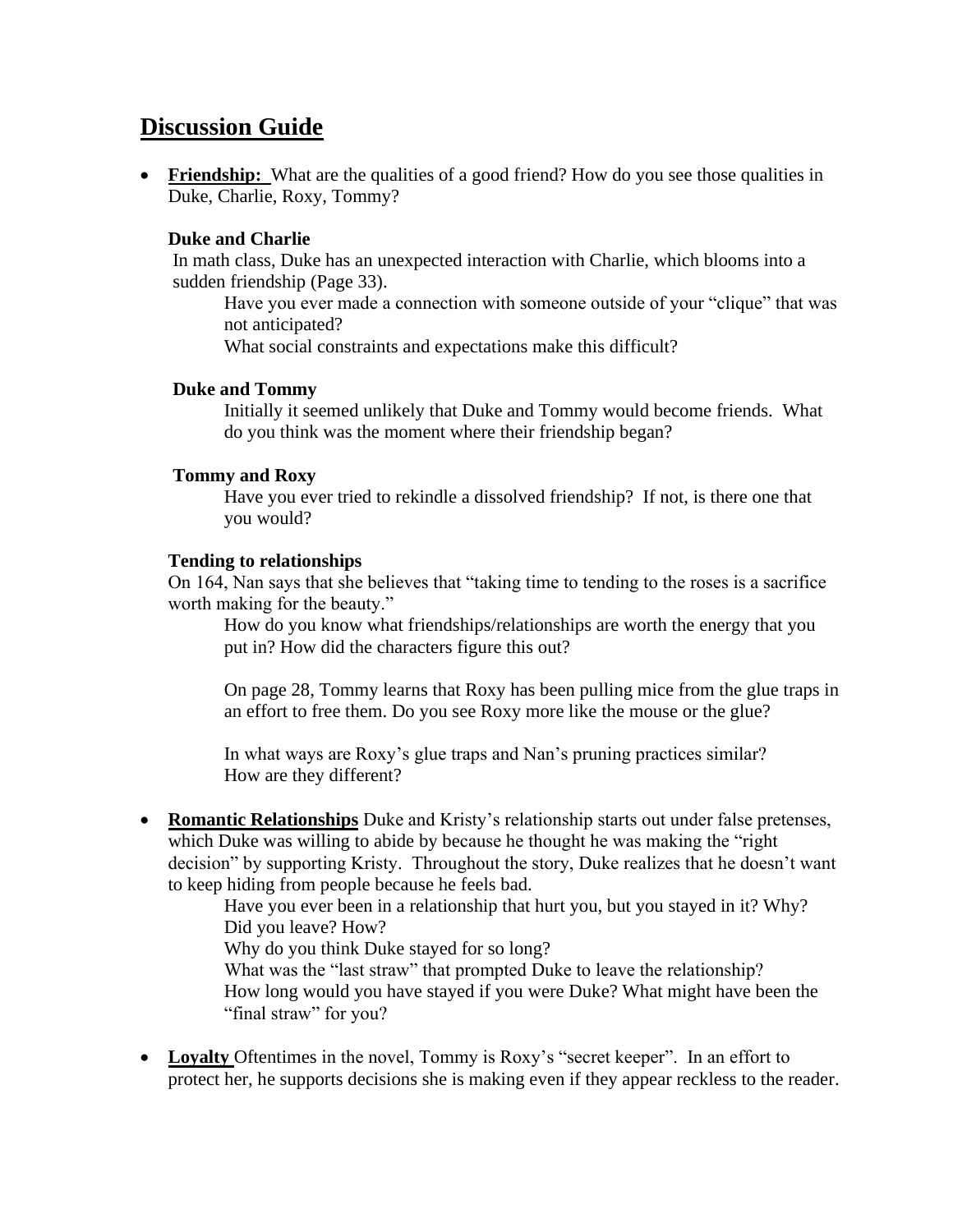When Roxy cuts herself carving pumpkins (Page 85), Tommy agrees to administer first aid instead of seeking help.

Did you ever cover for anyone even though you thought they needed help? Why or why not?

Out of growing concern, Pop's talked to Roxy's parents about Roxy's safety in their house, which resulted in the end of Roxy's friendship with Tommy. Pop's didn't tell Tommy about this discussion with them.

Who was Pop's trying to be loyal to at that moment? Do you agree or disagree and why?

• **Peer Pressure:** On page (Page 91), Duke steals Tommy's truck to gain entrance into the party.

> Was there a time you went with the crowd, or did something to save face, and felt shame?

When was a time you stood up to peer pressure? Were there repercussions?

Eventually, Duke tries to fix the damage he causes to Tommy's truck (Page120). Have you ever tried right a wrong that you did in someone's life? Thinking back, is there a wrong you did that you wish you had righted? How would you have done that?

• **Persistence** Tommy learns that Roxy is trying to save mice from the glue traps that her parents set (Page 28).

What is something you have been or are committed to that others may see as stupid, frivolous, or childish? Why do you do it? Did you give it up? Why or why not?

Is there someone you know who engages in what others think is stupid, frivolous, or childish. Why do you think they do it?

• **Siblings** Jayla is a supportive sister who Duke knows "has his back" even if, at times, he seems annoyed with her.

> Do you have any siblings or close friends that offer you this relationship? What do you think are the benefits of having this type of relationship?

• **Guidance** Coach requires that Duke attend tutoring with Tommy to better his chances for college (Page 2).

> Who is an adult in your school career who pushed you to excel? How did you respond?

As a result, Duke helps Charlie by asking Tommy to tutor her as well. Have you offered help to a peer?

Has a peer encouraged you to seek support or help? How did you respond?

Sometimes what we want for others is not a good fit for what they want or need.